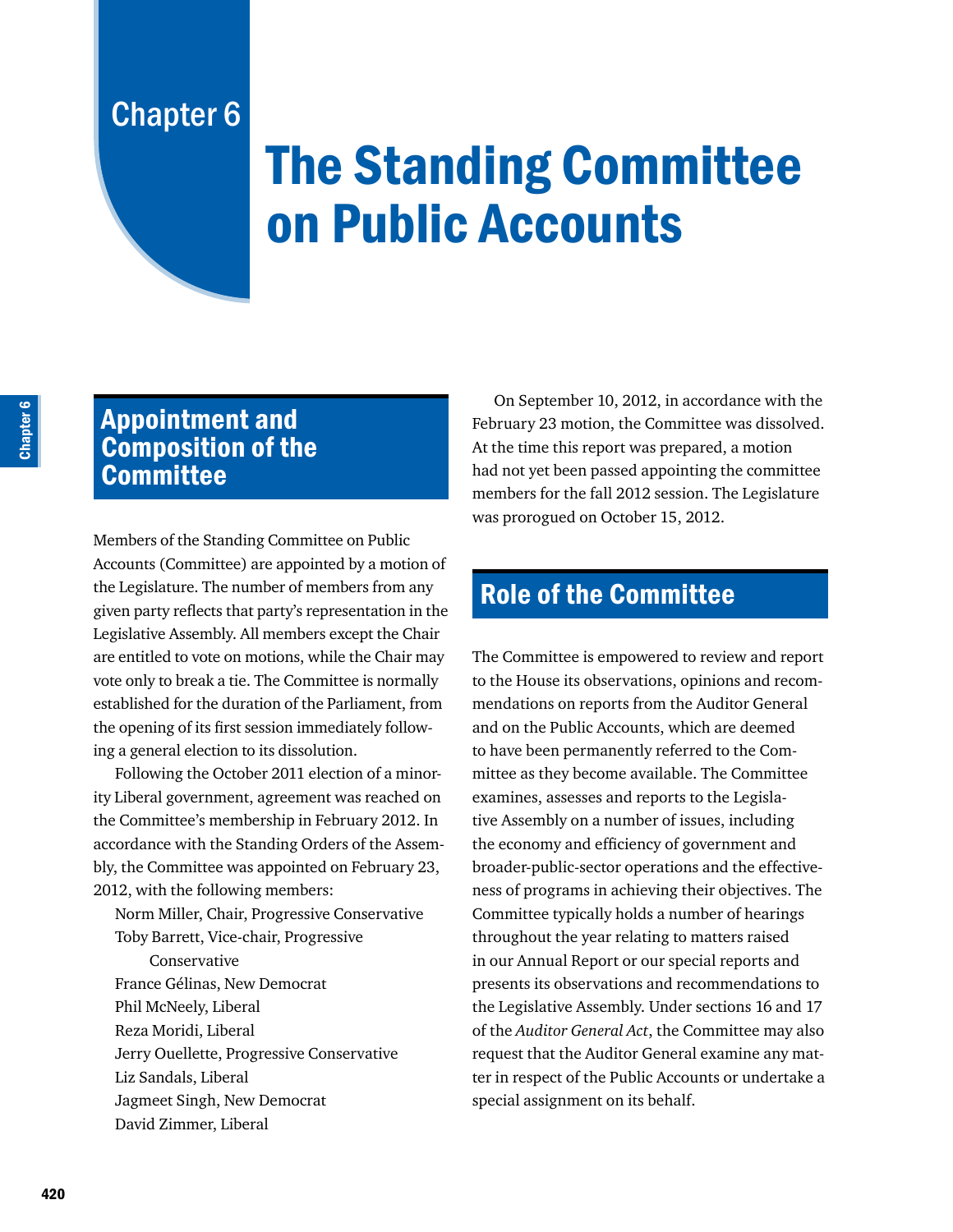#### AUDITOR GENERAL'S ADVISORY ROLE WITH THE COMMITTEE

In accordance with section 16 of the *Auditor General Act*, the Auditor General and senior staff attend all committee meetings to assist the Committee with its reviews and hearings relating to our Annual Report, Ontario's Public Accounts and any special reports issued by our Office.

### Committee Procedures and **Operations**

The Committee may meet weekly when the Legislative Assembly is sitting, and, with the approval of the House, at any other time of its choosing. All meetings are open to the public except for those dealing with the Committee's agenda or the preparation of its reports. All public committee proceedings are recorded in Hansard, the official verbatim report of government debates, speeches and other Legislative Assembly proceedings.

The Committee identifies matters of interest from our Annual Report or our special reports and conducts hearings on them. It typically focuses on reports from the value-for-money chapter of our Annual Report for review. For example, each of the three political parties normally selects three audits or other sections from our Annual Report for the Committee to review.

At each hearing, the Auditor General, along with the Committee's researcher, briefs the Committee on the applicable report section and the responses to our findings and recommendations from the ministry, Crown agency or organization in the broader public sector that was the subject of the audit. The Committee typically asks senior officials from the auditee(s) to appear at the hearings and respond to questions from committee members. Because our Annual Report deals with operational, administrative and financial rather than policy matters, ministers are rarely asked to attend. Once its hearings are

completed, the Committee provides its comments and recommendations to the Legislative Assembly.

The Clerk of the Committee also requests that those auditees that were not selected for hearings update the Committee on what actions they are taking to address the concerns raised and recommendations made in our reports.

#### MEETINGS HELD

The Committee met 20 times during the February 2012–September 2012 period. Almost all of these meetings were related to our Office's March 2012 special report, *Ornge Air Ambulance and Related Services*, and included a number of sessions where witnesses were called and questioned. The remaining meetings were either administrative in nature or related to a motion filed by one of the committee members requesting that our Office examine certain Ontario Power Authority contracts. In its final meeting on September 5, 2012, the Committee passed a related motion requesting that our Office examine the contract between the Ontario Power Authority and Greenfield South Power Corporation/Eastern Power Limited regarding the cost to taxpayers of the cancelled Mississauga gas plant project. We plan to issue a Special Report on the results of this work in 2013.

#### REPORTS OF THE COMMITTEE

The Committee issues reports and letters on its work for tabling in the Legislative Assembly. These reports and letters summarize the information gathered by the Committee during its meetings and include the Committee's comments and recommendations. Once tabled, all committee reports and letters are publicly available through the Clerk of the Committee or online at **www.ontla.on.ca**.

Committee reports typically include recommendations and request that management of the Ministry, agency or broader-public-sector organization provide the Committee Clerk with responses within a stipulated time frame. Our Office reviews these